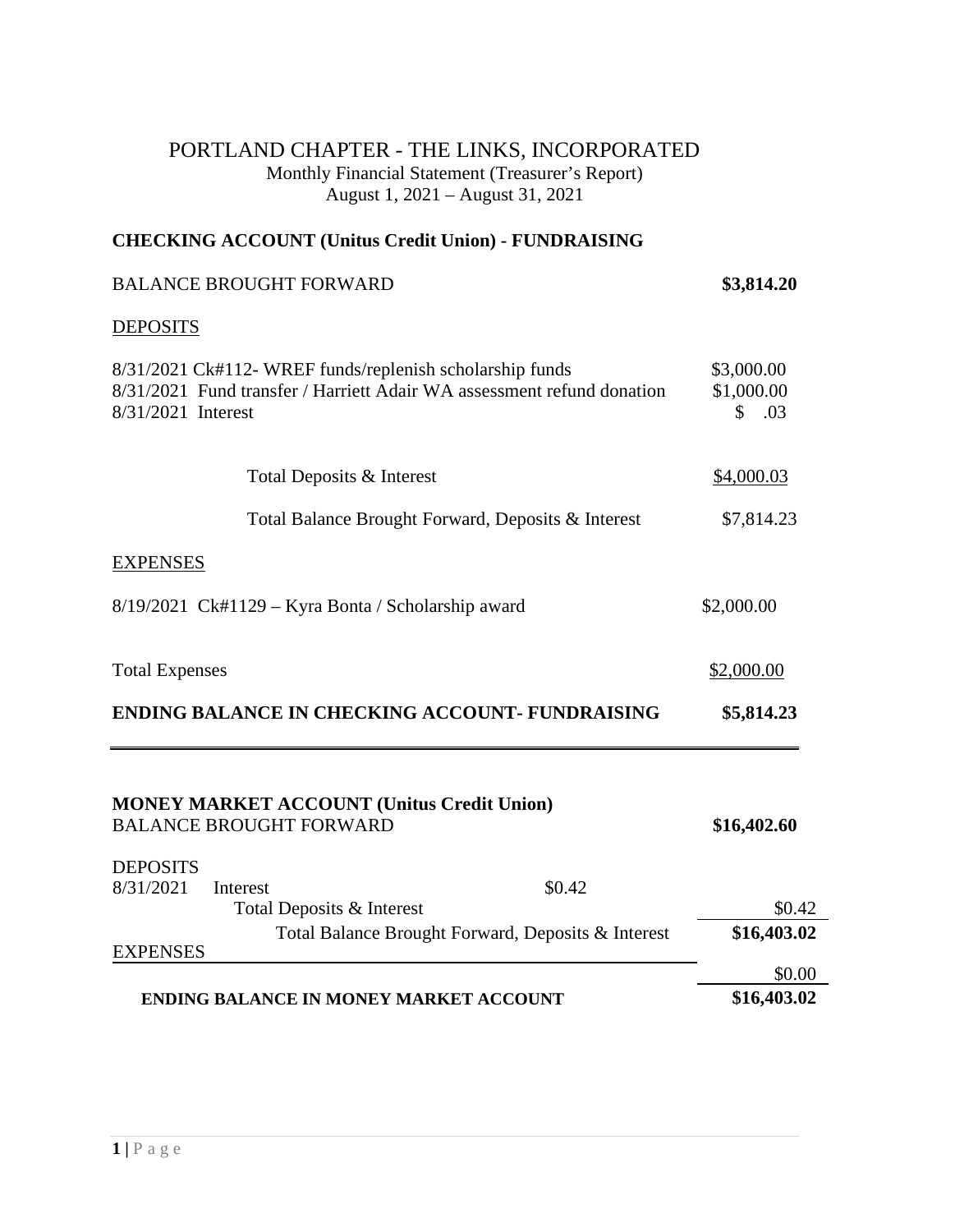# PORTLAND CHAPTER - THE LINKS, INCORPORATED Monthly Financial Statement (Treasurer's Report) August 1, 2021 – August 31, 2021

| \$10,077.06          |
|----------------------|
|                      |
| \$<br>0.09           |
| .09<br>\$10,077.15   |
|                      |
| \$228.00<br>\$299.88 |
|                      |

| <b>Total Expenses</b>                                 | \$527.88   |
|-------------------------------------------------------|------------|
| <b>ENDING BALANCE IN CHECKING ACCOUNT- OPERATIONS</b> | \$9,549.27 |